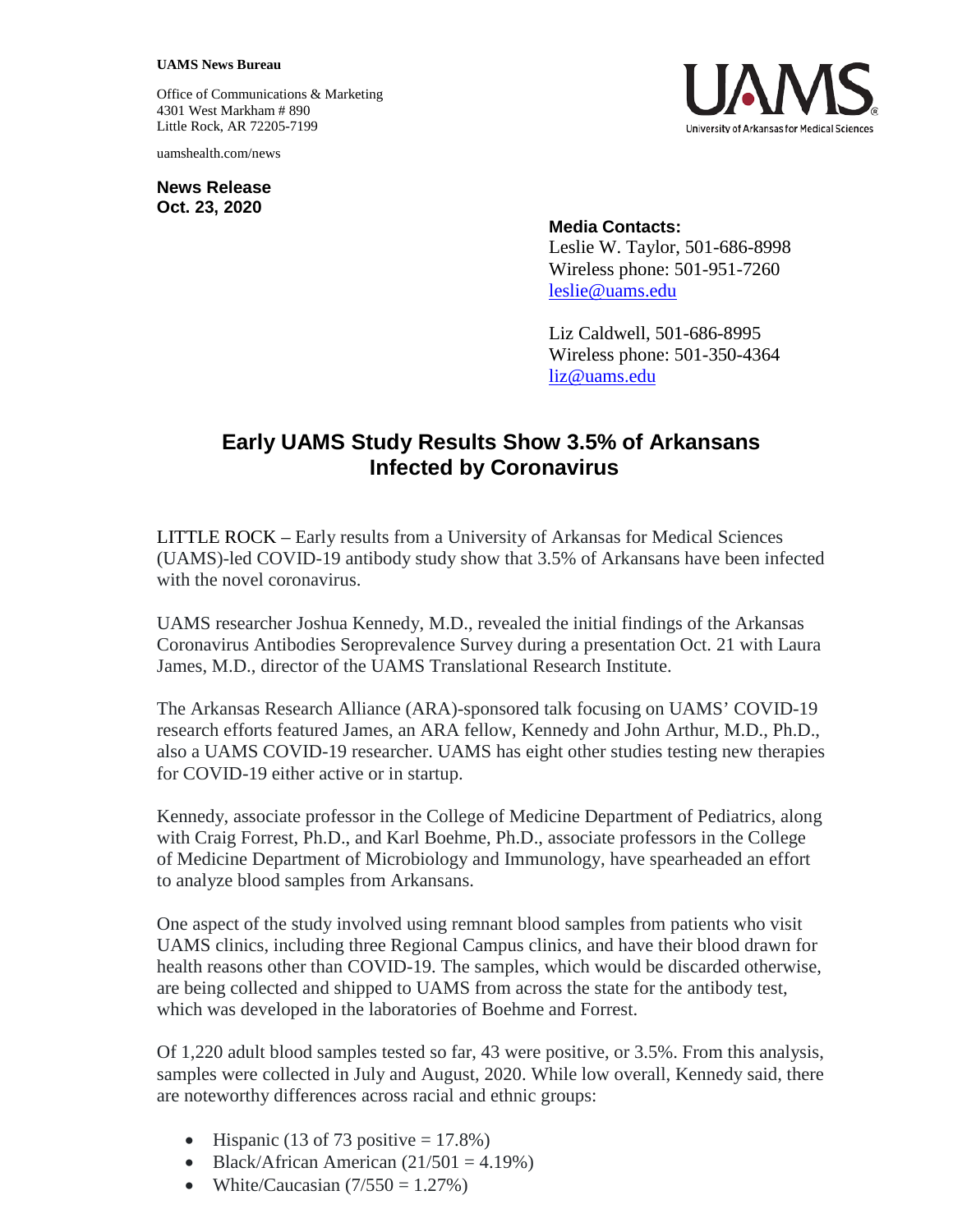## **Early UAMS Study Results Show 3.5% of Arkansans Infected by COVID-19**

Kennedy said that, "based on the data and statistical analysis to date, Hispanics/Latinx and Blacks/African Americans have a higher percentage of positive COVID-19 antibody tests. This relationship will need to be studied further for other factors that might influence these numbers. We hope to work through some of these issues over the next two waves of the study."

"These early results show the importance of our efforts to survey statewide," said James, associate vice chancellor for Clinical and Translational Research at UAMS. "We will continue to evaluate antibody rates over the next several months to monitor the impact of COVID-19 in Arkansas."

Seroprevalence is the proportion of people in a population whose blood serum tests positive for a particular disease. Unlike diagnostic tests for COVID-19 the seroprevalence antibody testing looks back into the immune system's history. A positive antibody test means the person was exposed to the virus and developed antibodies against the virus.

It will give state leaders a good estimate of how many Arkansans have been infected with the virus since it first came to the state, even if they did not become ill or have symptoms.

Kennedy praised the collaboration of UAMS Regional Campuses, whose family medical centers in Fayetteville, Fort Smith and Pine Bluff are all contributing remnant blood samples. The collaboration was also made possible by the new UAMS Rural Research Network and the Translational Research Institute, whose resources are helping make use of Regional Campuses' infrastructure to include rural areas of Arkansas in health research.

The study began this summer after UAMS researchers developed high-accuracy antibody testing methods. As part of the research program, UAMS is collecting blood samples from nearly 7,500 Arkansas adults and children. Arkansas Children's is leading the pediatric component of the study. The UAMS College of Public Health is leading the epidemiology component of the study, using the contact tracing call center to enroll study participants and collect health histories and blood samples from individuals who represent the entire state.

The study is supported by \$3.3 million in federal coronavirus aid that was then allocated by the Arkansas Coronavirus Aid, Relief and Economic Security Act Steering Committee created by Gov. Asa Hutchinson.

The Translational Research Institute is supported by grant TL1 TR003109 through the National Center for Advancing Translational Sciences of the National Institutes of Health (NIH).

UAMS is the state's only health sciences university, with colleges of Medicine, Nursing, Pharmacy, Health Professions and Public Health; a graduate school; hospital; a main campus in Little Rock; a Northwest Arkansas regional campus in Fayetteville; a statewide network of regional campuses; and seven institutes: the Winthrop P. Rockefeller Cancer Institute, Jackson T. Stephens Spine & Neurosciences Institute, Harvey & Bernice Jones Eye Institute, Psychiatric Research Institute, Donald W.